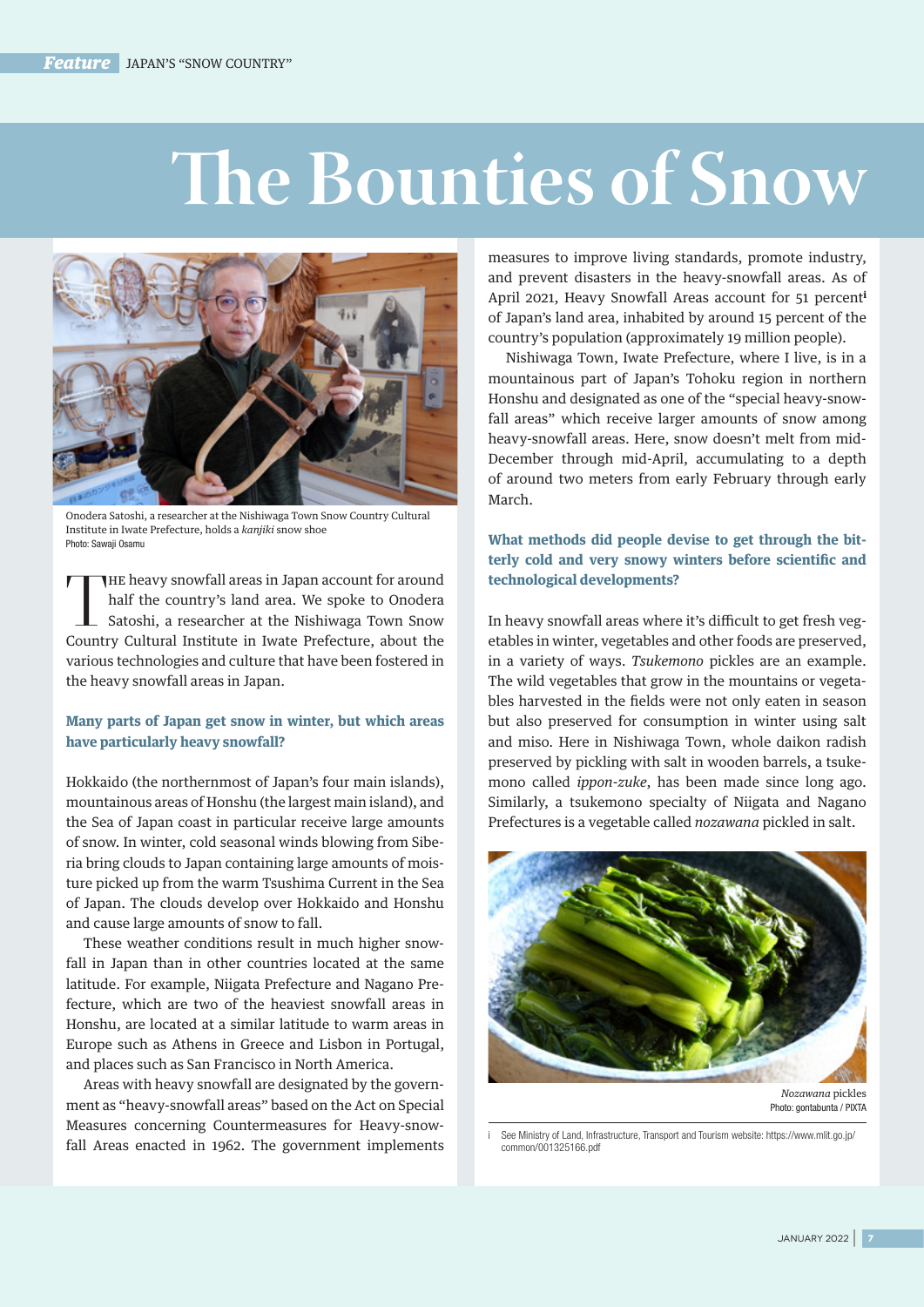

Large *kanjiki* known as *sukari* depicted in the book *Hokuetsu Seppu*

> Various implements have also been developed by people living in heavy snowfall areas. One such implement is *kanjiki*, used for walking on the snow without the feet sinking down. Kanjiki are made by bending long, thin pieces

of wood using heat from hot water or ashes from an open hearth to create the outer frame. They may be circular or oval in shape, depending on the region where they're made. Wearing kanjiki under shoes increases the area of the foot in contact with the snow, distributing the weight of the wearer evenly, preventing them sinking into the snow too deeply and making it easier to walk.

Similar footwear has been made by people who live in heavy snowfall areas overseas, such as the indigenous people of North America, and people in different parts of Japan have made various kinds of kanjiki. Suzuki Bokushi (1770– 1842), a merchant from Echigo (present-day Niigata Prefecture), described large kanjiki called *sukari* in his *Hokuetsu Seppu*, wide-ranging writings on the nature, customs, and industries of the heavy snowfall region of Echigo. *Hokuetsu Seppu* was published in 1837 and became a best-seller of its time for its detailed descriptions of the realities of heavy snowfall areas that were largely unknown to people in cities such as Edo (present-day Tokyo).

These days, kanjiki are not commonly used, but the Snow Country Culture Institute offers a program for visitors to experience walking on snow wearing kanjiki. Participants are impressed by the feel of the snow and the pure white snowy landscape of a snowfield on which they would not normally be able to walk.

## **What cultural practices have been fostered in heavy snowfall areas?**

One example is textiles. Until the spread of mechanical looms in the Meiji period (1868–1912), cloth was woven mainly by women in agricultural communities during the off-season in winter, and became a valuable source of cash income for farmers. Particularly famous textiles from areas with heavy snowfall are *Ojiya-chijimi* and *Echigo-jofu* in Niigata Prefecture, both of which are inscribed on UNES-CO's Representative List of the Intangible Cultural Heritage of Humanity. The textiles are woven using yarn spun from *karamushi*, a type of hemp, and the process of making

them is described in detail in *Hokuetsu Seppu*, including *yukisarashi*, the practice of spreading the woven cloth out on the snowfield and exposing it to the sun to bleach it.

Another cultural practice fostered in rural communities in areas with heavy snowfall is *yui*, a culture of mutual support whereby residents work together to plant and harvest rice, build and repair houses, and clear snow in winter. Living in such a harsh natural environment, helping one another was essential for residents to survive.

In recent years, with the population in rural areas aging,

the number of people who are able to clear snow from their houses has been declining, which has become a serious problem. In response to this situation, in 1993 a volunteer group called Snow Busters was formed mainly by younger residents of Nishiwaga Town to clear snow from the homes of the elderly. Later, this kind of group activity spread to other areas. I believe this is an example of the tradition of yui in areas of heavy snowfall being passed down through the generations.



*Yukisarashi*, the practice of bleaching woven cloth on a snowfield, in Ojiya City, Niigata Prefecture Photo: Niigata Prefectural Tourist Association

### **How is snow being used in Japan?**

Come spring, the snow turns into large volumes of meltwater, which benefits people greatly. In many areas where there is heavy snowfall, rice cultivation flourishes thanks to the abundant snowmelt. Meltwater is also essential for industrial water and hydroelectric power generation.

More recently, snow has come to be used as an environmentally friendly energy resource. Nishiwaga Town pioneered this initiative in Japan. In 1989, the first agricultural storage facility equipped with a snow storage room was built. In 2000, the facility was extended, increasing the snow storage capacity to 250 tons. The snow in the room cools the air, which in turn cools the farm produce in the agricultural storage rooms. In 1994, a separate facility with a snow storage capacity of 150 tons was built. Produce such as cut lilies, apples, strawberries, and buckwheat seeds are refrigerated in these storage facilities. The temperature inside the facilities is kept at between 0 and 4 degrees